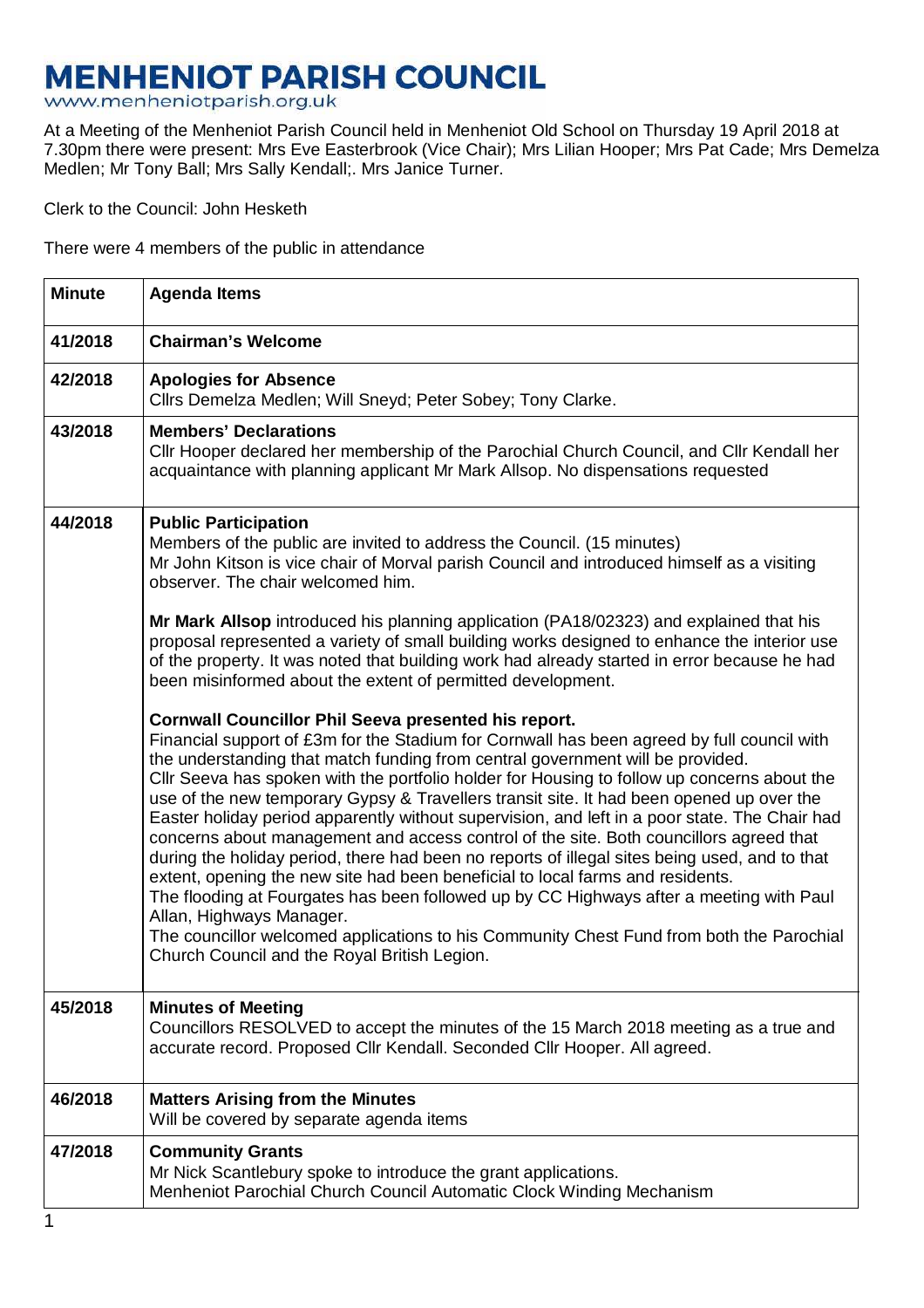|         | Councillors agreed that installing this mechanism would safeguard volunteers who currently<br>maintain the clock, and benefit all residents in the parish by ensuring that this heritage asset<br>continues in use. Councillors RESOLVED to award £1500 as a contribution to total cost of<br>£4,500. Proposed Cllr Turner. Seconded Cllr Easterbrook. Cllr Hooper abstained. Remaining<br>councillors agreed.<br>Menheniot Parochial Church Council St Lalluwy Graveyard<br>Whilst the cost of grasscutting has been fixed for two years, the PCC is constrained in the<br>level of contribution it can make to the total cost. It relies on volunteer help and other<br>financial support from parishioners and the parish council. Councillors RESOLVED to award<br>£1900 as a contribution to total cost of £3,800. Proposed Cllr Tucker. Seconded Cllr Kendall.<br>Cllr Hooper abstained. Remaining councillors agreed.<br>CIIr Easterbrook welcomed a proposal from the PCC to meet soon in order to discuss what                            |
|---------|----------------------------------------------------------------------------------------------------------------------------------------------------------------------------------------------------------------------------------------------------------------------------------------------------------------------------------------------------------------------------------------------------------------------------------------------------------------------------------------------------------------------------------------------------------------------------------------------------------------------------------------------------------------------------------------------------------------------------------------------------------------------------------------------------------------------------------------------------------------------------------------------------------------------------------------------------------------------------------------------------------------------------------------------------|
|         | additional support might be available from the parish council in maintaining the graveyard.<br>ACTION Clerk to liaise with PCC and parish council to set up a meeting.                                                                                                                                                                                                                                                                                                                                                                                                                                                                                                                                                                                                                                                                                                                                                                                                                                                                             |
| 48/2018 | <b>Planning Matters</b><br>To agree the parish council's response to Cornwall Council consultations on new<br>A<br>planning applications received before the agenda was finalised:                                                                                                                                                                                                                                                                                                                                                                                                                                                                                                                                                                                                                                                                                                                                                                                                                                                                 |
|         | Application: PA18/02323<br>Applicant: Mr Mark Allsop<br>Location: Scawns Lodge Menheniot Liskeard Cornwall PL14 3QP<br>Proposal: Construction of boot room to rear. Construction of bathroom above lounge to rear.<br>Construction of conservatory to front. Raise Floor above office to provide art studio.<br>Councillors RESOLVED to support this application. Proposed Cllr Ball. Seconded Cllr<br>Hooper. Cllr Kendall abstained. Remaining councillors agreed. In making their decision,<br>councillors were aware that the property is located in an isolated part of the parish and there<br>will be no residential impact on the surrounding area. Design and appearance of the<br>additional items is appropriate to the existing building.                                                                                                                                                                                                                                                                                              |
|         | Application: PA18/03238 16.04.18<br>Applicant: London Metric Property<br>Location: Bubble Retail Park, Plymouth Road<br>Proposal: Erection of new building measuring 167 sq.m for use as a coffee shop.<br>Councillors RESOLVED to support this application. Proposed Cllr Tucker. Seconded Cllr<br>Easterbrook. All agreed. In making their decision, councillors noted that the applicant had<br>made an error in Item 7 of the application, and are assured that arrangements have been<br>made to separate storage and collection of recyclable waste. On this basis, councillors were<br>content that the applicant's national policy to recycle takeaway cups would be carried out in<br>this unit. However, they raised concerns about the possibility of customer waste and debris<br>littering the area surrounding the outlet, and ask that planners make a provision of waste<br>bins (Minimum of 2) where takeaway customers can deposit waste cups and a minimum of<br>twice daily litter picks as a condition of any approval given. |
|         | Application: PA18/02304 FOR INFORMATION ONLY<br><b>Applicant: Mr Chris Best</b><br>Location: South Treviddo, PL14 3QB<br>Proposal: Prior notification of permitted development of extension to existing building to allow<br>for the storage of fodder and straw.                                                                                                                                                                                                                                                                                                                                                                                                                                                                                                                                                                                                                                                                                                                                                                                  |
|         | Application: PA18/03189 FOR INFORMATION ONLY<br>Applicant: Mr Ian Seager<br>Location: Red Fox Grange, Merrymeet<br>Proposal: Alteration of the northern elevation of the approved garage and workshop.                                                                                                                                                                                                                                                                                                                                                                                                                                                                                                                                                                                                                                                                                                                                                                                                                                             |
|         | Any applications received by Cornwall Council by the time of the meeting. Information<br>B<br>only. None received.                                                                                                                                                                                                                                                                                                                                                                                                                                                                                                                                                                                                                                                                                                                                                                                                                                                                                                                                 |
|         | C<br>Planning applications approved by Cornwall Council - Information only.                                                                                                                                                                                                                                                                                                                                                                                                                                                                                                                                                                                                                                                                                                                                                                                                                                                                                                                                                                        |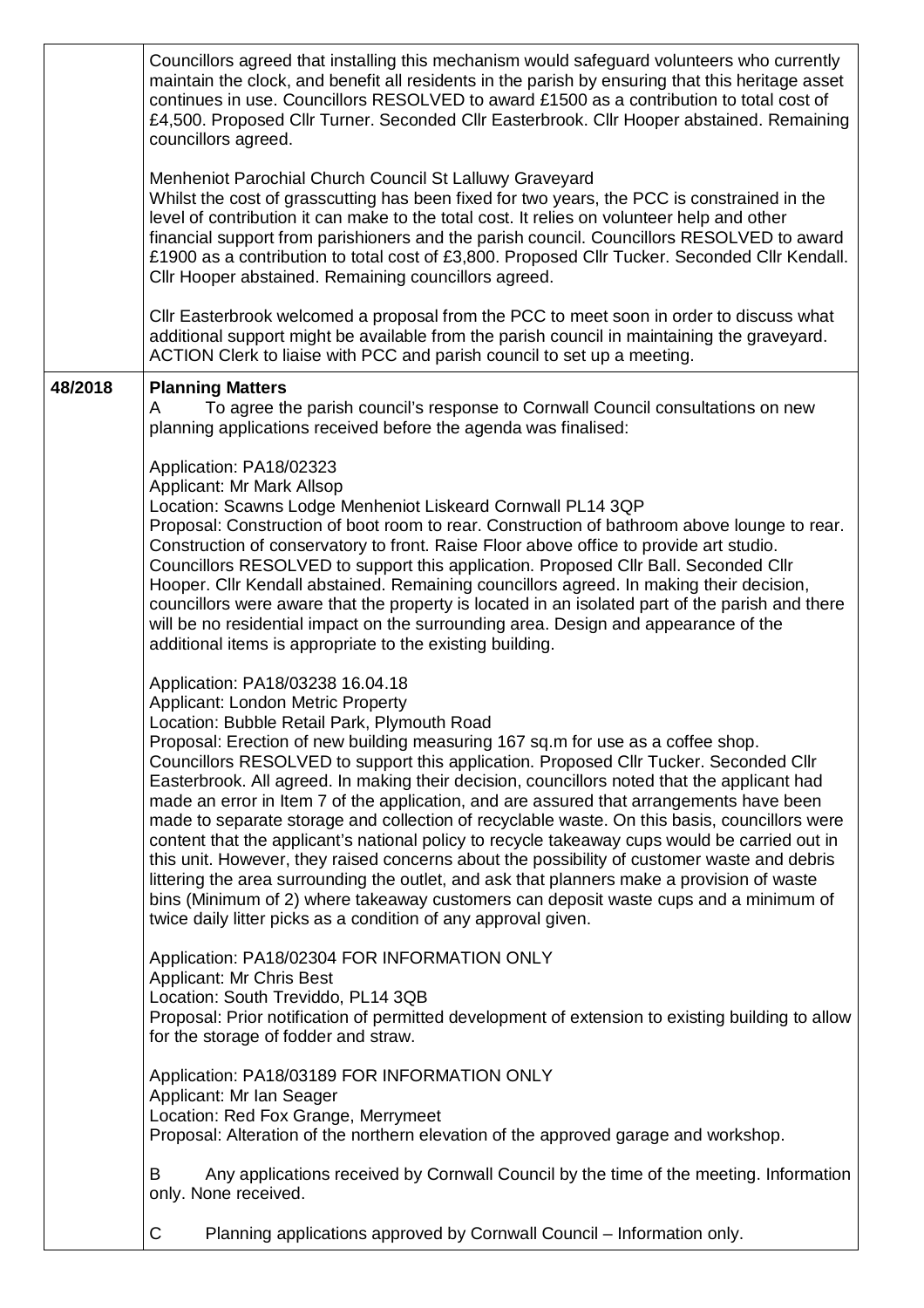|         | PA17/09087 APPROVED<br>Applicant: Mr And Mrs N Pearce<br>Location: Trenodden Farm Road From Parsons Pool To Trerulefoot Trerulefoot<br><b>PL14 3RE</b><br>Proposal: Application for proposed local needs dwelling and garage, installation<br>of septic tank and formation of drive                                                                                                                            |                                             |                                |              |               |                  |
|---------|----------------------------------------------------------------------------------------------------------------------------------------------------------------------------------------------------------------------------------------------------------------------------------------------------------------------------------------------------------------------------------------------------------------|---------------------------------------------|--------------------------------|--------------|---------------|------------------|
|         | 03.04.2018 PA18/01557 APPROVED<br>Applicant: Mr And Mrs Gillbard<br>Location: Trethew Barn Horningtops Cornwall PL14 3PY<br>Proposal: Construction of new access and track                                                                                                                                                                                                                                     |                                             |                                |              |               |                  |
|         | PA18/00977 APPROVED<br>Applicant: Mr & Mrs James<br>Location: 7 Vicarage Close Menheniot PL14 3QG<br>Proposal: Garage extension to front elevation, extension of rear dormer roof and provision of<br>infill porch to existing covered entrance area<br>D<br>Planning applications refused by Cornwall Council or withdrawn by the applicant.<br>Information only. None.<br>Е<br><b>Planning Appeals: None</b> |                                             |                                |              |               |                  |
| 49/2018 | <b>Financial Matters</b><br>Accounts for Payment – Schedule 2018/19. It was RESOLVED to accept the<br>A<br>payment schedule and agree payment. Proposed Cllr Tucker. Seconded Cllr Easterbrook. All<br>agreed.                                                                                                                                                                                                 |                                             |                                |              |               |                  |
|         | <b>Payments Schedule</b>                                                                                                                                                                                                                                                                                                                                                                                       |                                             | Mar 2018                       | Period       | 12            |                  |
|         | Date                                                                                                                                                                                                                                                                                                                                                                                                           | Payee                                       | <b>Description</b>             | CQ.          |               | £                |
|         | 15/03/2018                                                                                                                                                                                                                                                                                                                                                                                                     | Cornwall Council                            | <b>Skatepark Planning</b>      | 1769         | £             | 47.00            |
|         | 27/03/2018                                                                                                                                                                                                                                                                                                                                                                                                     | Cornwall Council                            | Cancelled                      | 1769         | $\mathcal{L}$ | 47.00            |
|         | 19/03/2018                                                                                                                                                                                                                                                                                                                                                                                                     | A Nicholas                                  | Cancelled                      | 1770         | £             |                  |
|         | 19/03/2018                                                                                                                                                                                                                                                                                                                                                                                                     | A Nicholas<br>Webcube Media                 | Allotment expenses             | 1771         | £<br>£        | 118.37           |
|         | 26/03/2018<br>19/04/2018                                                                                                                                                                                                                                                                                                                                                                                       |                                             | Website hosting<br>Tree guards | 1772<br>1773 | £             | 120.00<br>192.00 |
|         | 19/04/2018                                                                                                                                                                                                                                                                                                                                                                                                     | <b>WeldSpray Engineering</b><br><b>SLCC</b> | Training fee                   | 1774         | £             | 90.00            |
|         | 19/04/2018                                                                                                                                                                                                                                                                                                                                                                                                     | Rob Craig                                   | Maintenance                    | 1775         | £             | 290.00           |
|         | 19/04/2018                                                                                                                                                                                                                                                                                                                                                                                                     | Cornwall ALC                                | Annual subscription            | 1776         | £             | 520.17           |
|         | 19/04/2018                                                                                                                                                                                                                                                                                                                                                                                                     | <b>Playsafety Limited</b>                   | Play area inspection           | 1777         | £             | 172.20           |
|         | 30/03/2018                                                                                                                                                                                                                                                                                                                                                                                                     | John Hesketh                                | <b>Salary</b>                  | 1778         | £             | 522.00           |
|         | 19/04/2018                                                                                                                                                                                                                                                                                                                                                                                                     | John Hesketh                                | <b>Expenses</b>                | 1779         | £             | 266.14           |
|         | 16/04/2018                                                                                                                                                                                                                                                                                                                                                                                                     | C M Gerry                                   | Work to hedge at Menheniot     | 1780         | £             | 266.14           |
|         | All cheque payments today                                                                                                                                                                                                                                                                                                                                                                                      |                                             |                                |              |               |                  |
|         |                                                                                                                                                                                                                                                                                                                                                                                                                |                                             |                                |              | £             | 2,557.02         |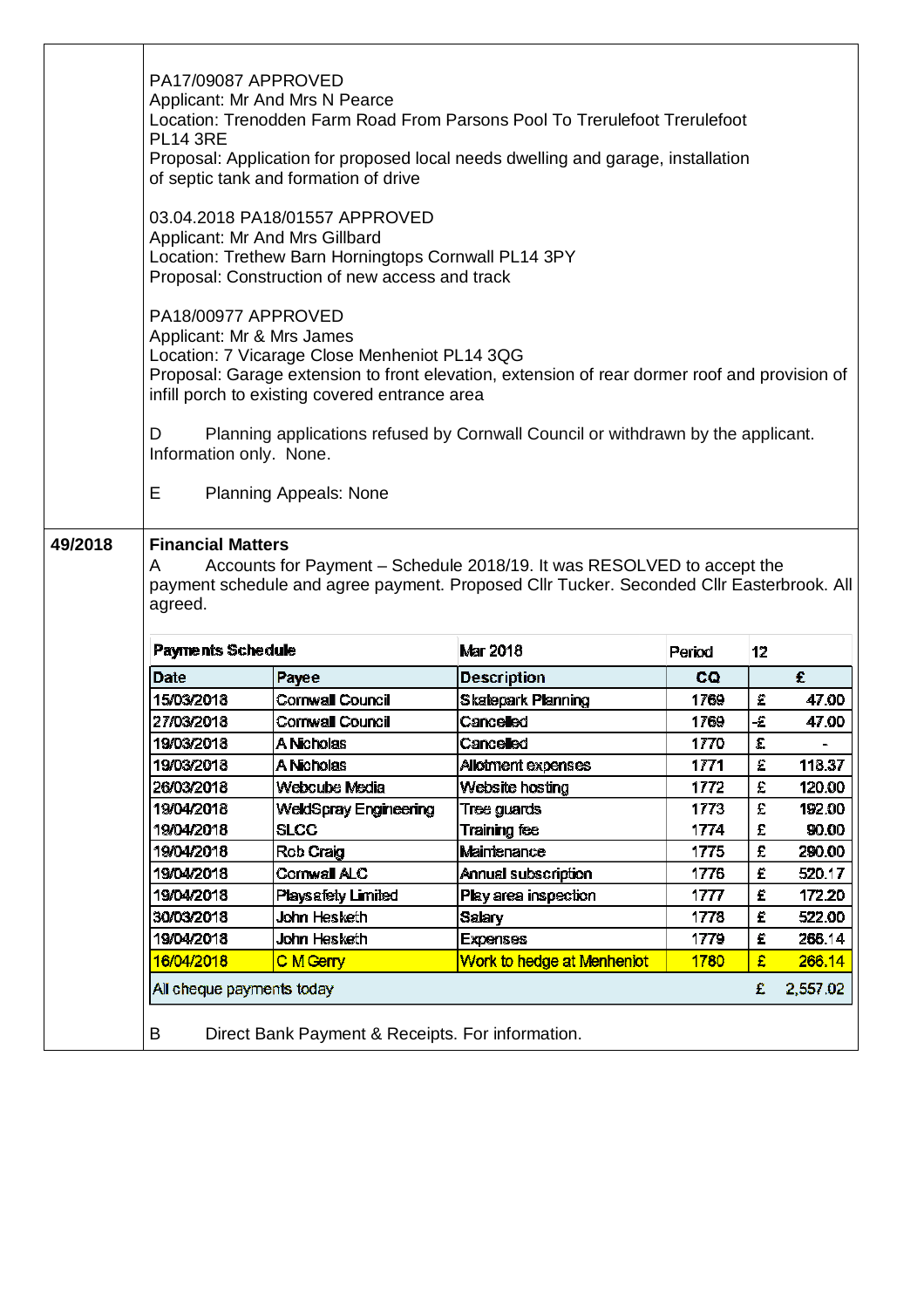|                                                                                                                                                                                                                                                                                                                                                                                                                                                                                                                                                                                                                                                                                    |                                                                                                                                                                                                                                                                                                                                                                                                                                           | <b>Bank Payments Schedule including Debit Card</b> |                                                                                                                                                                                                                                                                                                                                                                                                                                                                                                                                                                              |           |   |        |  |  |
|------------------------------------------------------------------------------------------------------------------------------------------------------------------------------------------------------------------------------------------------------------------------------------------------------------------------------------------------------------------------------------------------------------------------------------------------------------------------------------------------------------------------------------------------------------------------------------------------------------------------------------------------------------------------------------|-------------------------------------------------------------------------------------------------------------------------------------------------------------------------------------------------------------------------------------------------------------------------------------------------------------------------------------------------------------------------------------------------------------------------------------------|----------------------------------------------------|------------------------------------------------------------------------------------------------------------------------------------------------------------------------------------------------------------------------------------------------------------------------------------------------------------------------------------------------------------------------------------------------------------------------------------------------------------------------------------------------------------------------------------------------------------------------------|-----------|---|--------|--|--|
|                                                                                                                                                                                                                                                                                                                                                                                                                                                                                                                                                                                                                                                                                    | <b>Date</b>                                                                                                                                                                                                                                                                                                                                                                                                                               | Payee                                              | <b>Description</b>                                                                                                                                                                                                                                                                                                                                                                                                                                                                                                                                                           | Pay       |   | £      |  |  |
|                                                                                                                                                                                                                                                                                                                                                                                                                                                                                                                                                                                                                                                                                    | 05/03/2018                                                                                                                                                                                                                                                                                                                                                                                                                                | <b>TSO Host</b>                                    | Web hosting                                                                                                                                                                                                                                                                                                                                                                                                                                                                                                                                                                  | DC        |   | 34.80  |  |  |
|                                                                                                                                                                                                                                                                                                                                                                                                                                                                                                                                                                                                                                                                                    | 06/03/2018                                                                                                                                                                                                                                                                                                                                                                                                                                | Liskeard Stationery                                | <b>PPSA</b>                                                                                                                                                                                                                                                                                                                                                                                                                                                                                                                                                                  | DC        |   | 16.77  |  |  |
|                                                                                                                                                                                                                                                                                                                                                                                                                                                                                                                                                                                                                                                                                    | 27/03/2018                                                                                                                                                                                                                                                                                                                                                                                                                                | <b>Cornwall Council</b>                            | <b>Skatepark Planning</b>                                                                                                                                                                                                                                                                                                                                                                                                                                                                                                                                                    | <b>DC</b> |   | 47.00  |  |  |
|                                                                                                                                                                                                                                                                                                                                                                                                                                                                                                                                                                                                                                                                                    | All bank payments this period                                                                                                                                                                                                                                                                                                                                                                                                             |                                                    |                                                                                                                                                                                                                                                                                                                                                                                                                                                                                                                                                                              |           | £ | 98.57  |  |  |
|                                                                                                                                                                                                                                                                                                                                                                                                                                                                                                                                                                                                                                                                                    |                                                                                                                                                                                                                                                                                                                                                                                                                                           |                                                    |                                                                                                                                                                                                                                                                                                                                                                                                                                                                                                                                                                              |           |   |        |  |  |
|                                                                                                                                                                                                                                                                                                                                                                                                                                                                                                                                                                                                                                                                                    | <b>Bank Receipts Schedule</b><br><b>Date</b>                                                                                                                                                                                                                                                                                                                                                                                              | Payer                                              |                                                                                                                                                                                                                                                                                                                                                                                                                                                                                                                                                                              |           |   | £      |  |  |
|                                                                                                                                                                                                                                                                                                                                                                                                                                                                                                                                                                                                                                                                                    |                                                                                                                                                                                                                                                                                                                                                                                                                                           |                                                    | <b>Description</b>                                                                                                                                                                                                                                                                                                                                                                                                                                                                                                                                                           |           |   |        |  |  |
|                                                                                                                                                                                                                                                                                                                                                                                                                                                                                                                                                                                                                                                                                    | 08/03/2018                                                                                                                                                                                                                                                                                                                                                                                                                                | Flags & Flagpoles                                  | <b>Credit Note</b>                                                                                                                                                                                                                                                                                                                                                                                                                                                                                                                                                           | DC        | £ | 351.00 |  |  |
|                                                                                                                                                                                                                                                                                                                                                                                                                                                                                                                                                                                                                                                                                    |                                                                                                                                                                                                                                                                                                                                                                                                                                           |                                                    |                                                                                                                                                                                                                                                                                                                                                                                                                                                                                                                                                                              |           |   |        |  |  |
|                                                                                                                                                                                                                                                                                                                                                                                                                                                                                                                                                                                                                                                                                    |                                                                                                                                                                                                                                                                                                                                                                                                                                           |                                                    |                                                                                                                                                                                                                                                                                                                                                                                                                                                                                                                                                                              |           |   |        |  |  |
|                                                                                                                                                                                                                                                                                                                                                                                                                                                                                                                                                                                                                                                                                    | All bank receipts this period                                                                                                                                                                                                                                                                                                                                                                                                             |                                                    |                                                                                                                                                                                                                                                                                                                                                                                                                                                                                                                                                                              |           | £ | 351.00 |  |  |
|                                                                                                                                                                                                                                                                                                                                                                                                                                                                                                                                                                                                                                                                                    |                                                                                                                                                                                                                                                                                                                                                                                                                                           |                                                    |                                                                                                                                                                                                                                                                                                                                                                                                                                                                                                                                                                              |           |   |        |  |  |
|                                                                                                                                                                                                                                                                                                                                                                                                                                                                                                                                                                                                                                                                                    | Bank Reconciliation. At the close of business on 29 March 2018, the council held<br>C<br>£98,838.74 in its bank accounts.<br>Due to accounts records being with the internal auditor, this item is held over until<br>D                                                                                                                                                                                                                   |                                                    |                                                                                                                                                                                                                                                                                                                                                                                                                                                                                                                                                                              |           |   |        |  |  |
|                                                                                                                                                                                                                                                                                                                                                                                                                                                                                                                                                                                                                                                                                    | May 2018.<br>Е                                                                                                                                                                                                                                                                                                                                                                                                                            | Internet Banking                                   |                                                                                                                                                                                                                                                                                                                                                                                                                                                                                                                                                                              |           |   |        |  |  |
|                                                                                                                                                                                                                                                                                                                                                                                                                                                                                                                                                                                                                                                                                    |                                                                                                                                                                                                                                                                                                                                                                                                                                           |                                                    | Councillors RESOLVED to support a proposal to allow online payments to be authorised by<br>the existing bank signatories. Proposed Cllr Turner. Seconded Cllr Ball. All agreed.                                                                                                                                                                                                                                                                                                                                                                                              |           |   |        |  |  |
|                                                                                                                                                                                                                                                                                                                                                                                                                                                                                                                                                                                                                                                                                    | <b>Cllr Demelza Medlen</b><br>A<br>Clerk gave a verbal update: the recent planning application concluded that a full planning<br>application would need to be submitted at the appropriate time. Recent excavations by WPD<br>on the football field had revealed a mains cable buried adjacent to the site of the proposed<br>skate park. The organising group will feed this back to their architect and take account of the<br>cabling. |                                                    |                                                                                                                                                                                                                                                                                                                                                                                                                                                                                                                                                                              |           |   |        |  |  |
| B<br><b>Cllr Janice Turner</b><br>Community Emergency Plan: the second meeting of the CEP group took place on 18 April,<br>and had attracted a wide range of residents from the parish who volunteered to support<br>writing the plan. Cllr Turner, Mr Keith Goldsmith and the Clerk will populate the template that<br>Cornwall Council have provided and circulate for comment by the end of May.<br><b>Cllr Tony Ball</b><br>С<br>Cllr Ball has visited Merrymeet playground and noted that repair work is underway, led by<br>local residents. The local residents association thanked the Parish Council for its contribution<br>to the cost of purchasing a new noticeboard. |                                                                                                                                                                                                                                                                                                                                                                                                                                           |                                                    |                                                                                                                                                                                                                                                                                                                                                                                                                                                                                                                                                                              |           |   |        |  |  |
|                                                                                                                                                                                                                                                                                                                                                                                                                                                                                                                                                                                                                                                                                    |                                                                                                                                                                                                                                                                                                                                                                                                                                           |                                                    |                                                                                                                                                                                                                                                                                                                                                                                                                                                                                                                                                                              |           |   |        |  |  |
|                                                                                                                                                                                                                                                                                                                                                                                                                                                                                                                                                                                                                                                                                    | <b>Cllr Tony Clarke</b><br>D<br>In Cllr Clarke's absence, this report is held over to May 2018.                                                                                                                                                                                                                                                                                                                                           |                                                    |                                                                                                                                                                                                                                                                                                                                                                                                                                                                                                                                                                              |           |   |        |  |  |
|                                                                                                                                                                                                                                                                                                                                                                                                                                                                                                                                                                                                                                                                                    | <b>Chair's Agenda Items</b><br>Neighbourhood Development Plan. Progress report.<br>A<br>Steve Besford-Foster will resume his project work by 30 April, and will leads the next<br>Steering Group meeting on 10 May at 7pm in Menheniot Old School.                                                                                                                                                                                        |                                                    |                                                                                                                                                                                                                                                                                                                                                                                                                                                                                                                                                                              |           |   |        |  |  |
|                                                                                                                                                                                                                                                                                                                                                                                                                                                                                                                                                                                                                                                                                    | B                                                                                                                                                                                                                                                                                                                                                                                                                                         | Update on progress to the Menheniot Traffic Plan   | Alterations to the hedge adjacent to Menheniot Primary School have enabled drivers coming<br>out of the sports field to have a clear view into the school grounds. Cllrs Tucker and Clarke<br>have erected a temporary fence alongside the French drain. Menheniot School will now<br>promote use of the new parking facilities to parents, the scheme will be for a six month trail<br>after which it will be evaluated. The parish council has received a quotation from Cornwall<br>Council of £1,500 to remove the speed bumps from the Hartmeade car park and trim back |           |   |        |  |  |